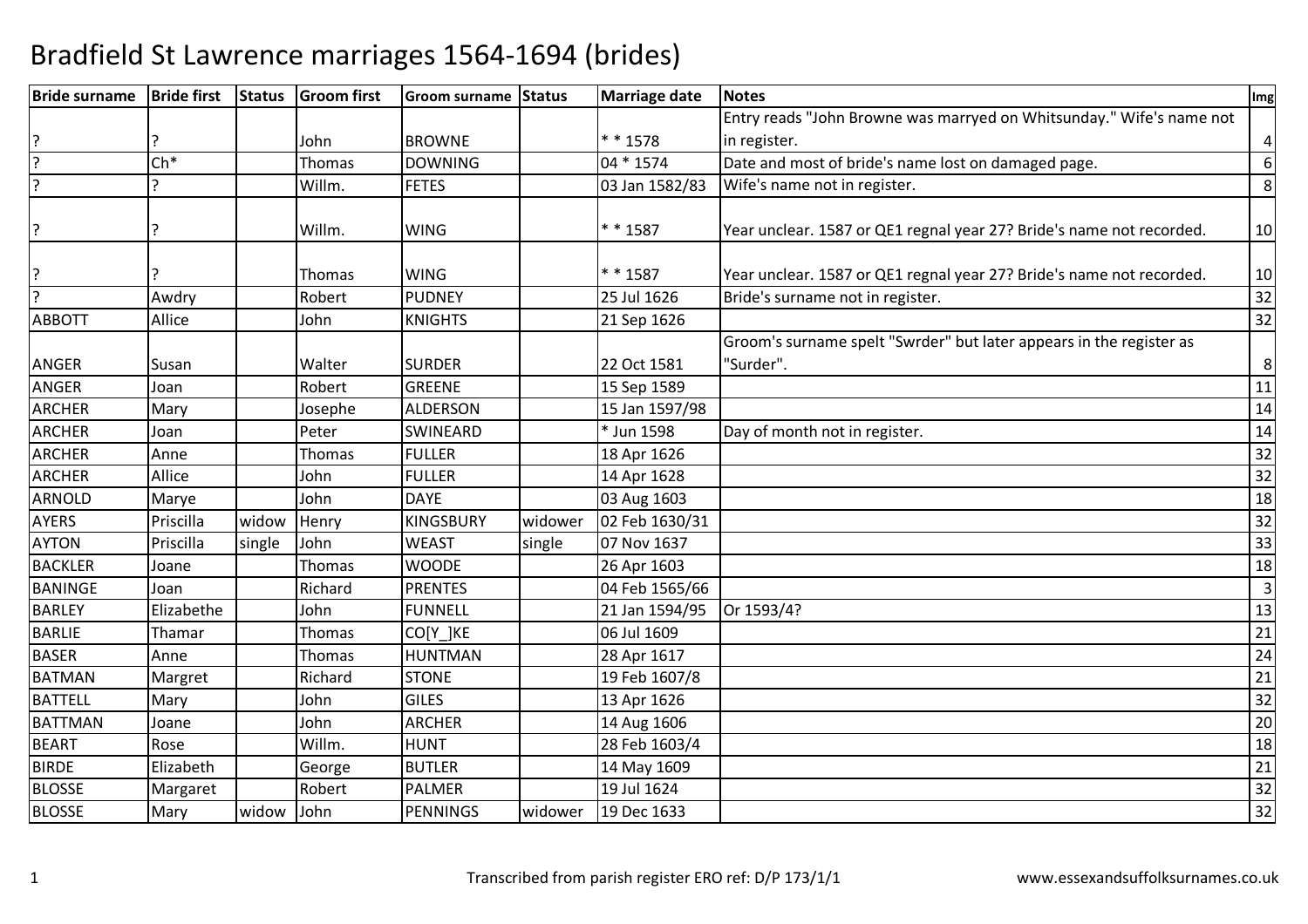| <b>Bride surname</b> | <b>Bride first</b> | <b>Status</b> | <b>Groom</b> first | <b>Groom surname</b> | Status  | Marriage date  | <b>Notes</b>                                                         | Img            |
|----------------------|--------------------|---------------|--------------------|----------------------|---------|----------------|----------------------------------------------------------------------|----------------|
| <b>BONES</b>         | Margret            |               | John               | CONVEN               |         | 08 Nov 1614    |                                                                      | 23             |
| <b>BRABETON</b>      | Sarah              | widow         | John               | <b>FULLER</b>        | widower | 31 Aug 1693    |                                                                      | 33             |
| <b>BRADSTREET</b>    | Mary               |               | Henry              | <b>MOTTE</b>         |         | 19 Mar 1622/23 |                                                                      | 32             |
| <b>BRICKLES</b>      |                    |               | Richard            | <b>HEDGE</b>         |         | 24 Jul 1578    | Bride's first name not in register.                                  | 6              |
| <b>BRIDGE</b>        | Margaret           |               | William            | <b>BLOSS</b>         |         | 27 Oct 1618    |                                                                      | 32             |
| <b>BRIDGES</b>       | Elizabeth          |               | John               | <b>BROOKE</b>        |         | 19 Dec 1626    |                                                                      | 32             |
| <b>BROOKE</b>        | Susan              | single        | Josua              | SPARLING             | single  | 05 May 1640    |                                                                      | 33             |
| <b>BROWNE</b>        | Elizabeth          |               | Johannes           | <b>ORAM</b>          | widower | 05 Jan 1636/37 | By licence. Both of Wrabnis (Wrabness)                               | 33             |
| <b>BUN</b>           | Susan              |               | William            | <b>COOCOOKE</b>      |         | 16 Apr 1628    |                                                                      | 32             |
| <b>BUTLER</b>        | Eden               |               | Lorrance           | <b>SEMAN</b>         |         | 27 Sep 1564    |                                                                      | $\overline{2}$ |
| CADIE                | Rebecka            | widow         | Thomas             | WEDD                 |         | 31 Oct 1608    |                                                                      | 21             |
| <b>CAMPLIN</b>       | Elizabeth          |               | Edward             | <b>GIFFARD</b>       |         | 04 Oct 1618    |                                                                      | 32             |
| <b>CARDEN</b>        | Joane              |               | Gilbert            | <b>ROLFE</b>         |         | 29 May 1606    |                                                                      | 20             |
| <b>CARTER</b>        | Mary               | widow         | John               | <b>LEECH</b>         | single  | 29 Oct 1689    |                                                                      | 33             |
| <b>CLARKE</b>        | Alice              |               | John               | COPLAND              |         | 15 Jun 1606    |                                                                      | 20             |
| <b>CLAYE</b>         | Elizabeth          |               | John               | <b>BOGGAS</b>        |         | 13 Jun 1603    |                                                                      | 18             |
| <b>COLLIE</b>        | Elizabethe         |               | John               | MELHAM               |         | 23 Sep 1578    |                                                                      | $\overline{a}$ |
| <b>CONVEN</b>        | Sara               |               | Daniel             | <b>WILES</b>         |         | 16 Apr 1616    |                                                                      | 24             |
| <b>CONVIN</b>        | Wenefred           |               | Thomas             | RAINOLD              |         | 15 Apr 1576    |                                                                      | 6              |
| <b>CONVIN</b>        | Faythe             |               | Nicholas           | <b>SMYTHE</b>        |         | 12 Jan 1588/89 |                                                                      | 11             |
| <b>CONVIN</b>        | Susan              |               | William            | <b>ELMER</b>         |         | 25 Sep 1626    |                                                                      | 32             |
| <b>COOCK</b>         | Marey              |               | John               | <b>GOODENE</b>       |         | 24 Sep 165     | Can't read last digit of date                                        | 32             |
| <b>COUKON</b>        | Mary               | widow         | Simon              | <b>KREEK</b>         | single  | 19 Feb 1693/94 | Year not clear - 1693/4 or 1694/5?                                   | 33             |
| <b>COURTNALL</b>     | Winnifrede         |               | Edward             | <b>TWILTER</b>       |         | 02 Jul 1610    |                                                                      | 22             |
| <b>CROMER</b>        | Joan               |               | John               | <b>SKELTON</b>       |         | 16 Apr 1612    |                                                                      | 22             |
| <b>DAY</b>           | Ellen              | widow         | Thomas             | <b>TAYLOR</b>        | widower | 20 Jul 1636    |                                                                      | 33             |
| <b>DEW</b>           | Susanna            | widow         | Isaac              | <b>READ</b>          | widower | 02 Feb 1691/92 | Bride abode: Bromeley Mag. (Great Bromley)                           | 33             |
| <b>ELYES</b>         | Ales               |               | Richard            | <b>HEWET</b>         |         | 25 Sep 1586    |                                                                      | 8              |
| <b>EMERSON</b>       | Etheldred          |               | Martin             | <b>BANES</b>         |         | 02 Nov 1625    |                                                                      | 32             |
|                      |                    |               |                    |                      |         |                | Entry quite faded. Month is erither June or July. Groom's first name |                |
| <b>ENOKOOK</b>       | Ellen              |               | Christopher        | <b>WHARTON</b>       |         | 01 * 1615      | abbreviated to Xpofer.                                               | 23             |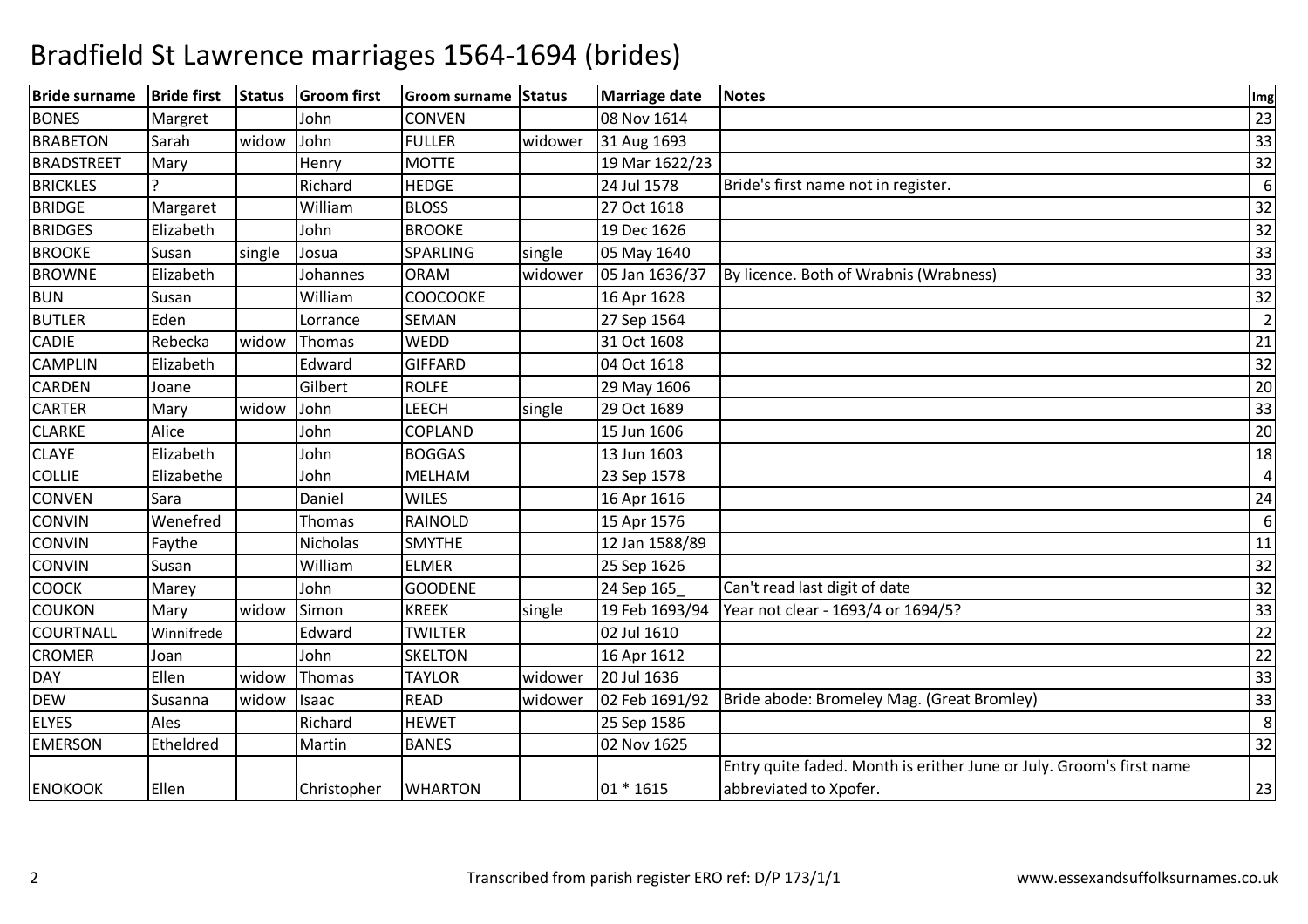| <b>Bride surname</b> | <b>Bride first</b> | <b>Status</b> | <b>Groom</b> first | Groom surname Status |         | Marriage date  | <b>Notes</b>                                                            | Img            |
|----------------------|--------------------|---------------|--------------------|----------------------|---------|----------------|-------------------------------------------------------------------------|----------------|
|                      |                    |               |                    |                      |         |                | Bride's surname age edge of page - so it might have been a longer name, |                |
| FAN*                 | Anna               | widow         | Edward             | <b>CLEMENTS</b>      | widower | 18 Apr 1693    | but the end has been cut off. Or it might just be Fan.                  | 33             |
| <b>FAULCON</b>       | Margaret           |               | William            | <b>WINGE</b>         |         | 26 Aug 1620    |                                                                         | 32             |
| FELGETT              | Anne               |               | John               | <b>RICHARDS</b>      | widower | 06 Apr 1640    |                                                                         | 33             |
| <b>FOTE</b>          | Elizabethe         |               | <b>Thomas</b>      | <b>HAVLOCK</b>       |         | 08 Jan 1566/67 |                                                                         | 3              |
| <b>GOUGE</b>         | Grace              | single        | Thomas             | <b>SHIMANS</b>       | widower | 05 Nov 1629    |                                                                         | 32             |
| <b>GRIMEWOOD</b>     | Amy                | single        | Thom.              | <b>HUNTSMAN</b>      | widower | 31 Oct 1637    | Both of this parish.                                                    | 33             |
| <b>HALL</b>          | Alice              | single        | <b>Thomas</b>      | <b>TAYLOR</b>        | widower | 30 Jun 1630    |                                                                         | 32             |
| <b>HARLOND</b>       | Alice              |               | <b>Thomas</b>      | <b>SHIMMON</b>       |         | 13 May 1617    |                                                                         | 24             |
| <b>HARVY</b>         | Suzan              |               | Edmond             | <b>HEWET</b>         |         | 06 Sep 1604    |                                                                         | 19             |
| <b>HAVENS</b>        | Agnes              |               | Willm.             | <b>WARD</b>          |         | 08 Apr 1599    |                                                                         | 16             |
| <b>HAVLOK</b>        | Alse               |               | Willm.             | <b>GAME</b>          |         | 29 Sep 1580    |                                                                         | $\overline{7}$ |
| <b>HAWES</b>         | Barbary            |               | John               | <b>UFFORDE</b>       |         | 12 Aug 1622    |                                                                         | 32             |
| <b>HAYLES</b>        | Eliz.              | single        | James              | <b>HAOUS</b>         | widower | 30 Apr 1641    |                                                                         | 33             |
| <b>HEARN</b>         | Elizabeth          | single        | Cornelius          | PILGRIM              | single  | 14 Nov 1692    |                                                                         | 33             |
| <b>HEDGE</b>         | <b>Alies</b>       |               | Acquilla           | SADLER               |         | 02 Sep 1591    |                                                                         | 12             |
| <b>HERRIS</b>        | Elizabeth          | single        | George             | <b>WALTON</b>        | single  | 27 Feb 1639/40 | Mr George Walton, Mris. Elizabeth Herris                                | 33             |
| <b>HERRIS</b>        | Francis            |               | George             | <b>GOODDAY</b>       |         | 28 May 1646    | Mr George Goodday, Mris. Francis Herris                                 | 33             |
| <b>HERRIS</b>        | Mary               |               | Henry              | <b>COPINGER</b>      |         | 08 Oct 1646    | Mr Henry Copinger, Mris. Mary Herris                                    | 33             |
| <b>HEWET</b>         | Ales               |               | Thomas             | <b>HEDGE</b>         |         | 25 Nov 1588    |                                                                         | 11             |
| <b>HEWET</b>         | Marry              |               | Roger              | <b>IVES</b>          |         | 17 Jul 1598    |                                                                         | 14             |
| <b>HEWET</b>         | Barbarie           |               | John               | <b>COWPLAIN</b>      |         | 10 Jan 1599/00 | Or 1598/99?                                                             | 16             |
| <b>HEWET</b>         | Suzanna            |               | <b>Thomas</b>      | <b>HUNTMAN</b>       |         | 24 Feb 1613/14 |                                                                         | 23             |
| <b>HOLLAND</b>       | Elizabeth          |               | John               | <b>RUNTINGE</b>      |         | 20 May 1624    |                                                                         | 32             |
| <b>HOMES</b>         | Susan              | single        | Robert             | <b>PLUMMER</b>       | widower | 04 Feb 1693/94 | Year not clear - 1693/4 or 1694/5?                                      | 33             |
| <b>HUNT</b>          | Elezebeathe        |               | Robart             | WEALLAM              |         | 16 May 165     | Can't read last digit of date                                           | 32             |
| <b>JENNINGS</b>      | Elizabethe         |               | Richard            | <b>STANTON</b>       |         | 27 Feb 1581/82 |                                                                         | 8              |
| <b>JESOPE</b>        | Margret            |               | Thomas             | <b>RUFFLE</b>        |         | 20 Jun 1611    |                                                                         | 22             |
|                      |                    |               |                    |                      |         |                |                                                                         |                |
| <b>JEVERY</b>        | Margett            | single        | Thom.              | <b>WIX</b>           | widower | 15 Oct 1633    | Married at Bradfield Hall chapel. Groom abode: Much Ogly (Great Oakley) | 32             |
| <b>JOHNES</b>        | Elyne              |               | George             | <b>LODBERUCKE</b>    |         | 06 Dec 1586    |                                                                         | 8              |
| <b>LADBROOK</b>      | Eliz.              | single        | Laurence           | <b>COURTEOUS</b>     | single  | 26 Apr 1638    | Both of this parish.                                                    | 33             |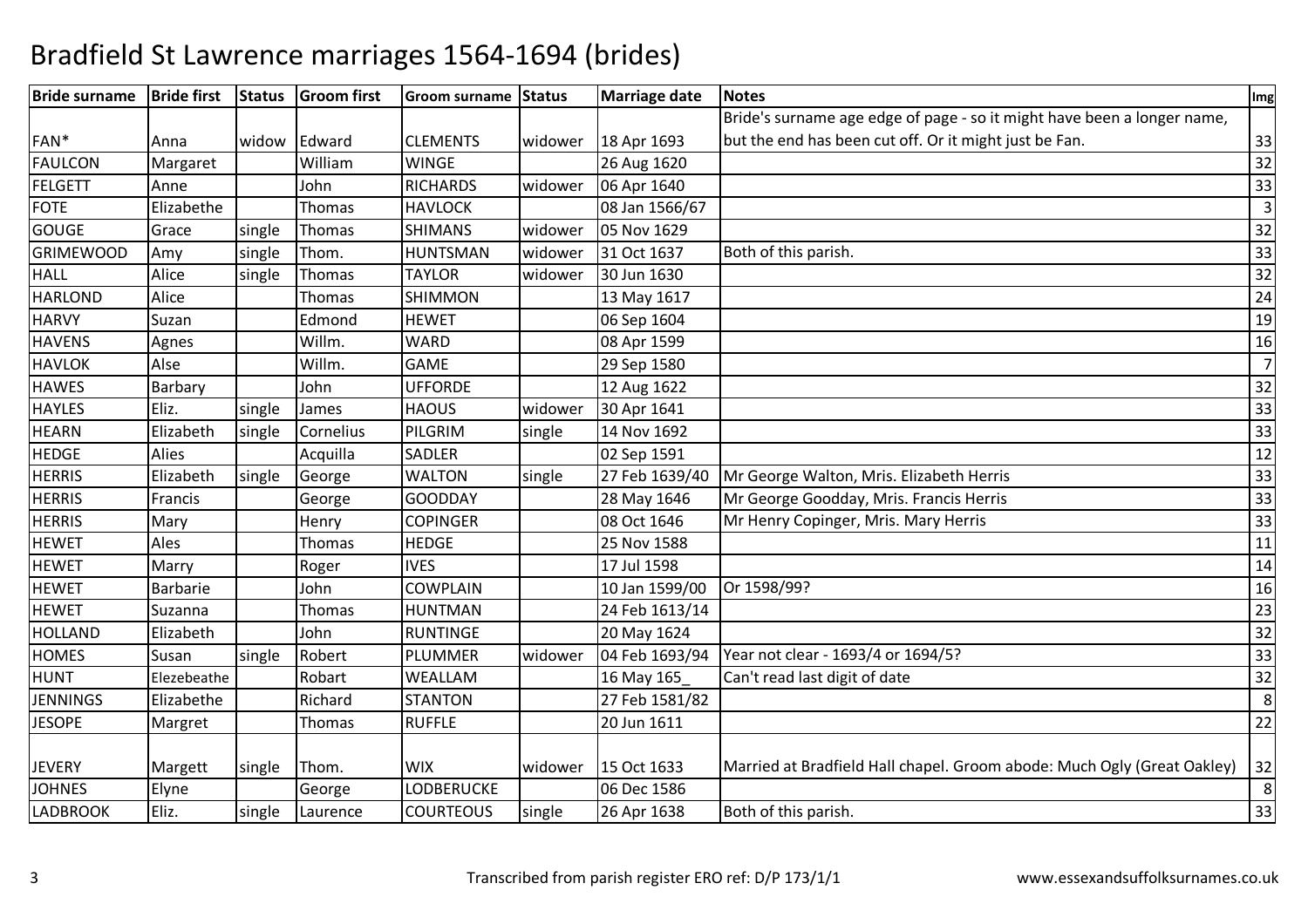| <b>Bride surname</b> | <b>Bride first</b> | <b>Status</b> | <b>Groom</b> first | Groom surname Status |         | Marriage date  | Notes                                    | Img            |
|----------------------|--------------------|---------------|--------------------|----------------------|---------|----------------|------------------------------------------|----------------|
| <b>LADBROOKE</b>     | Faith              |               | Robert             | WELLHAM              |         | 18 Oct 1610    |                                          | 22             |
| LANE                 | Mary               |               | Robert             | <b>WOODWARDE</b>     |         | 21 Sep 1626    |                                          | 32             |
| LAST                 | Sarah              | single        | Henry              | <b>CREEK</b>         | widower | 15 Aug 1689    |                                          | 33             |
| <b>LEECH</b>         | Suzana             |               | James              | <b>CRICKE</b>        | widower | 12 Apr 1616    |                                          | 24             |
| LEWES                | Elizab.            | single        | Daniell            | FALL                 | single  | 22 Oct 1640    |                                          | 33             |
| <b>LINNE</b>         | Anne               |               | George             | HOY                  |         | 18 Sep 1605    |                                          | 19             |
| <b>LINNE</b>         | Grissell           |               | Thomas             | CORBALL              |         | 24 Aug 1624    |                                          | 32             |
| <b>LODBRUCK</b>      | Elizabeth          |               | John               | <b>GREEMWOOD</b>     |         | 16 Jul 1592    |                                          | 12             |
| LOVE                 | Joan               |               | Thomas             | PEPERD               |         | 21 Jan 1565/66 |                                          | $\overline{3}$ |
| <b>LUCAS</b>         | Alice              |               | Jon.               | <b>WEBB</b>          |         | 10 Nov 1605    |                                          | 19             |
| <b>MARKAM</b>        | Anne               |               | Robert             | <b>CRAMPTON</b>      |         | 05 Feb 1606/7  |                                          | 20             |
| <b>MARTEN</b>        | Ales               |               | John               | <b>CLARK</b>         |         | 24 Nov 1580    |                                          | $\overline{7}$ |
| <b>MOORE</b>         | Suzan              |               | Willm.             | <b>BEACON</b>        |         | 25 Nov 1602    |                                          | 17             |
| <b>NORISHE</b>       | Eva                |               | George             | <b>WARREN</b>        |         | 27 Apr 1578    |                                          | 6              |
| <b>OFFARD</b>        | <b>Barbara</b>     | widow         | William            | <b>HIGHNOONE</b>     | single  | 26 Apr 1635    |                                          | 32             |
| PAGE                 | Barbarie           |               | John               | <b>HEWET</b>         |         | 20 Dec 1575    |                                          | 6              |
| <b>PAINE</b>         | Sara               |               | Thomas             | <b>HEDGE</b>         |         | 14 Jan 1583/84 |                                          | 8              |
| <b>PALMER</b>        | Rose               |               | Peter              | <b>RICH</b>          |         | 06 Nov 1581    |                                          | 8              |
| <b>PETT</b>          | Sarah              | widow         | Laurence           | <b>WOODWARD</b>      | widower | 09 Feb 1634/35 | Married at ye Chappell at Bradfield Hall | 32             |
| <b>PHILIP</b>        | Ann                |               | Thomas             | <b>HEWET</b>         |         | 14 Oct 1566    |                                          | $\overline{3}$ |
| PILGRIM              | Dorothy            |               | Robert             | <b>ANGIER</b>        | single  | 12 Feb 1693/94 | Year not clear - 1693/4 or 1694/5?       | 33             |
| PILGROME             | Elesebeth          |               | Jacobus?           | <b>LYNE</b>          |         | 04 Oct 1693    | Groom's first name faded.                | 33             |
| <b>PRICKE</b>        | Elizabeth          |               | Robert             | <b>LITTLE</b>        |         | 16 Oct 1627    |                                          | 32             |
| <b>RAWSON</b>        | Jane               |               | John               | <b>CRICKE</b>        |         | 02 Aug 1615    |                                          | 24             |
| <b>RAYNES</b>        | Mary               | widow         | John               | <b>GILLETT</b>       | widower | 03 Jun 1641    |                                          | 33             |
| <b>RICH</b>          | Alice              |               | Thoms.             | <b>BRICKLES</b>      |         | 18 Jun 1604    |                                          | 18             |
| <b>RICHE</b>         | Kateren            |               | John               | <b>SHORT</b>         |         | 06 Sep 1590    |                                          | 12             |
| <b>RICHE</b>         | Katherine          |               | Edward             | <b>MANN</b>          |         | 30 Mar 1599    |                                          | 16             |
| <b>RIVET</b>         | Alice              |               | Thomas             | <b>TAILER</b>        |         | 16 Oct 1614    |                                          | 23             |
| <b>ROBINS</b>        | Mercy              |               | William            | <b>TATWOODE</b>      |         | 25 Oct 1610    |                                          | 22             |
| <b>ROTHE</b>         | Ales               |               | William            | <b>MARTIN</b>        |         | 29 Nov 1564    |                                          | $\overline{2}$ |
| <b>ROWSON</b>        | Mary               |               | Nichs.             | <b>WHALE</b>         |         | 10 Aug 1605    |                                          | 19             |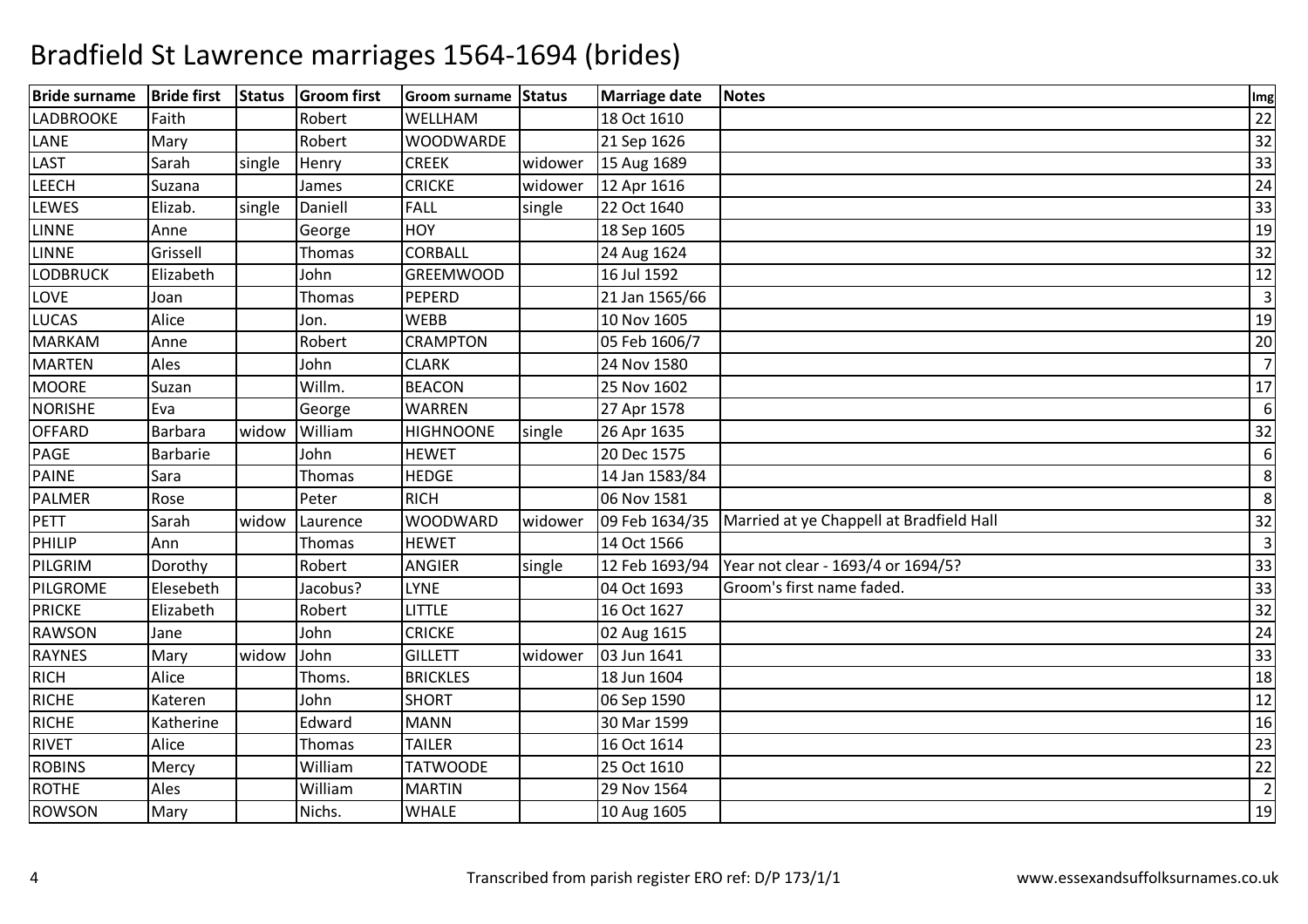| <b>Bride surname</b> | <b>Bride first</b> | <b>Status</b> | <b>Groom</b> first | Groom surname Status |         | Marriage date  | Notes                                                                    | Img |
|----------------------|--------------------|---------------|--------------------|----------------------|---------|----------------|--------------------------------------------------------------------------|-----|
| <b>RUFFLE</b>        | Rebecka            |               | William            | LEWESSE              |         | 11 Nov 1611    |                                                                          | 22  |
| <b>SACKE</b>         | <b>Brigett</b>     |               | Thomas             | <b>BLOSSE</b>        |         | 12 Jan 1601/2  |                                                                          | 17  |
| SAVAGE               | Christian          |               | William            | <b>HOLMES</b>        |         | 22 Sep 1612    |                                                                          | 22  |
| <b>SCOTTE</b>        | Margret            |               | William            | <b>BARFLET</b>       |         | 07 Jul 1614    |                                                                          | 23  |
| <b>SERIFALL</b>      | Phenna             |               | John               | <b>WOOD</b>          |         | 28 Dec 1599    |                                                                          | 16  |
| <b>SKILTON</b>       | Elizabeth          |               | Richard            | TOPLEI[SF]           |         | 13 Apr 1607    |                                                                          | 20  |
| <b>SMITH</b>         | An                 |               | John               | <b>SACK</b>          |         | 24 Aug 1615    |                                                                          | 24  |
| <b>SMITH</b>         | Margaret           |               | Raphe              | <b>FISHER</b>        |         | 10 May 1624    |                                                                          | 32  |
|                      |                    |               |                    |                      |         |                | Bride's name given as "The Widdow Smith" - no first name in register for |     |
| <b>SMITH</b>         |                    |               | John               | SWALLOW              |         | 19 Apr 1632    | her.                                                                     | 32  |
| <b>SMITHE</b>        | <b>Barbara</b>     |               | Willm.             | <b>BANING</b>        |         | 24 Jan 1587/88 |                                                                          | 9   |
| <b>SMYTHE</b>        | Olyffe             |               | Robert             | <b>CLARK</b>         |         | 18 Dec 1578    |                                                                          | 4   |
| <b>SMYTHE</b>        | Agnes              |               | Thomas             | <b>BRIGHT</b>        |         | 04 Oct 1586    |                                                                          | 8   |
| SNODON               | <b>Bettres</b>     |               | John               | SHELDRAKE            |         | 01 Nov 1614    |                                                                          | 23  |
| SNOWDEN              | Elizabeth          |               | George             | <b>WARREN</b>        |         | 12 Oct 1618    |                                                                          | 32  |
| SPARKE               | Judith             |               | Willm.             | <b>HARVY</b>         |         | 26 Aug 1606    |                                                                          | 20  |
| SPARLING             | Martha             | single        | Georges            | <b>SHIN</b>          | single  | 27 May 1690    |                                                                          | 33  |
| <b>SPENZER</b>       | Susana             |               | John               | <b>OROM</b>          | widower | 20 Jun 1632    |                                                                          | 32  |
| <b>STANTON</b>       | Alyes              |               | Thomas             | <b>KENT</b>          |         | 16 Jun 1588    |                                                                          | 11  |
| <b>STANWOOD</b>      | Mary               | single        | <b>Matthias</b>    | <b>HOWARD</b>        | single  | 03 May 1694    |                                                                          | 33  |
| <b>STOCKWOOD</b>     | Dorophie           |               | Abraham            | <b>HECKFORDE</b>     |         | 21 Jun 1607    |                                                                          | 20  |
| <b>STOCKWOODE</b>    | Priscilla          |               | John               | <b>ACTON</b>         |         | 04 Feb 1613/14 |                                                                          | 23  |
| SWINNARD             | Jone               | widow         | Michell            | <b>FULLER</b>        |         | 10 Jan 1609/10 |                                                                          | 21  |
| <b>SWORDER</b>       | Ames               | single        | Richard            | <b>HEDGE</b>         | widower | 09 Oct 1634    |                                                                          | 32  |
| <b>TAYLER</b>        | Joane              |               | Thomas             | <b>KNIGHT</b>        |         | 06 Oct 1618    |                                                                          | 32  |
| <b>TAYLOR</b>        | Margaret           |               | Henry              | <b>CRICKE</b>        |         | 26 Jul 1627    |                                                                          | 32  |
| <b>TILER</b>         | Susan              | single        | Henry              | SADLER               | single  | * * 1628       | No date, but after 24 June, when a new vicar started.                    | 32  |
| <b>TOPPLY</b>        | Annis              |               | Edward             | <b>HIGGES</b>        |         | 23 Jan 1603/4  |                                                                          | 18  |
| <b>TUNMER</b>        | Parnell            | single        | George             | SADLER               | single  | 16 Apr 1637    | Both of this parish.                                                     | 33  |
| <b>TUNMORE</b>       | Joane              |               | Christopher        | <b>HOWMAN</b>        |         | 02 Mar 1602/3  |                                                                          | 17  |
| <b>VALYE</b>         | Marye              |               | Robte.             | <b>SPENCE</b>        |         | 28 Sep 1604    |                                                                          | 19  |
| WAD                  | Marie              |               | Simon              | <b>TRAPOTT</b>       |         | 01 Jan 1582/83 |                                                                          | 8   |